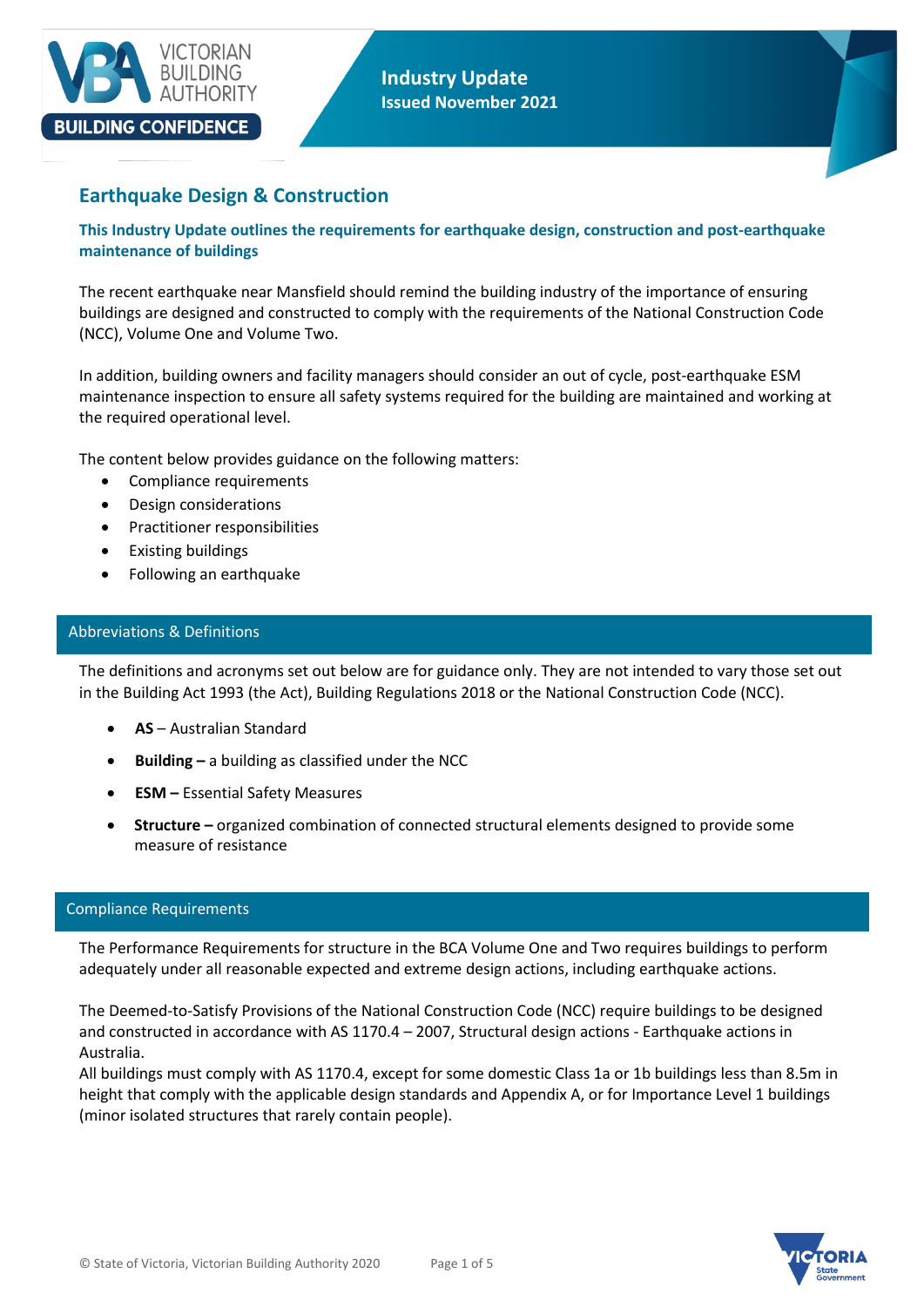# Design considerations

#### **Structural components**

All structures must be configured with a seismic force resisting system that has a clearly defined load path, or paths that will transfer the earthquake actions generated in the earthquake, together with gravity loads, to the supporting foundation soil.

All parts of the structure must be tied together both in the horizontal and vertical planes so that forces generated by an earthquake from all parts of the structure, including structural and other parts of the components are carried to the foundation.

#### **Non-structural components**

Non-structural components and their fastenings must be designed for horizontal and vertical earthquake forces in accordance with AS 1170.4 Clause 8.

The following architectural components are required to be designed for earthquake loads:

- Walls not part of the seismic-force-resisting system;
- Appendages, including parapets, gables, verandas, awnings, canopies, chimneys, roofing components, containers and miscellaneous components;
- Connections for wall attachments, curtain walls, exterior non-loadbearing walls;
- Partitions;
- Floors;
- Ceilings;
- Architectural equipment including storage racks and library shelves with a height over 2.0m.

The following mechanical and electrical components are required to be designed for earthquake loads:

- Smoke control systems;
- Emergency electrical systems;
- Fire and smoke detection systems;
- Fire suppression systems
- Life safety system components
- Boilers, furnaces, incinerators, water heaters and other equipment using combustible energy sources or high energy sources.
- Communication systems.
- Reciprocating or rotating equipment.
- Utility and services interfaces.
- Anchorage of lift machinery and controllers.
- Lift and hoist components including structural frames.
- Escalators.
- Machinery.
- Lighting fixtures.

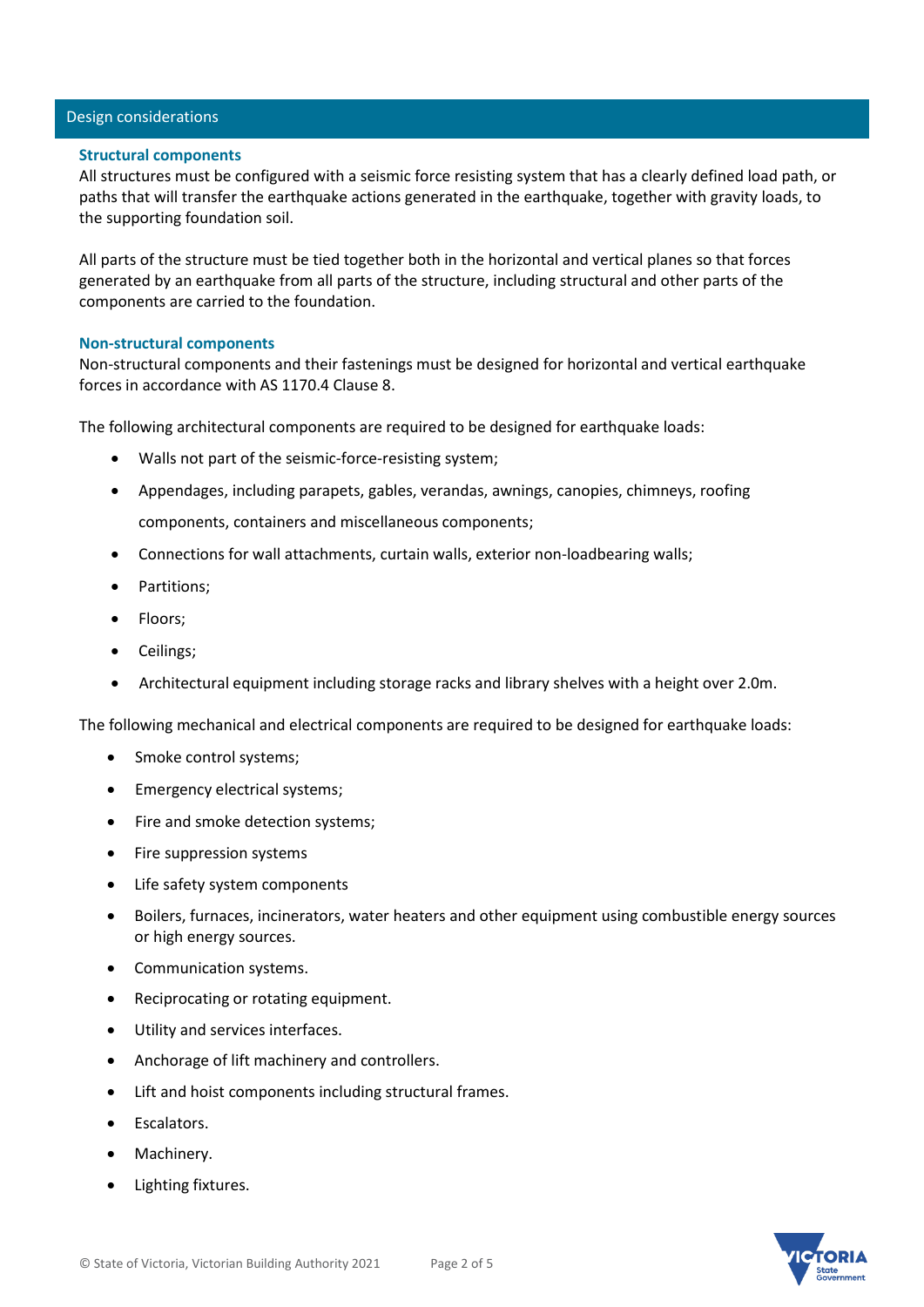- Electrical panel boards and dimmers.
- Conveyor systems.
- Ducts and piping distribution systems.

*Reproduced with permission of Standards Australia Limited. Copyright in AS1170.4 - 2007 vests in Standards Australia Limited and Standards New Zealand.*



The Australian Building Codes Board (ABCB) also cover this topic at <https://www.abcb.gov.au/news/2019/design-non-structural-building-elements-earthquake-forces>

# Practitioner responsibilities

All parties involved in the design and construction of buildings have a responsibility to ensure compliance with the building regulations.

Designers need to consider appropriate detailing and specification. Builders are responsible for ensuring that the buildings they construct comply with the requirements of AS1170.4 and all non-structural elements have been properly considered for earthquake loads in their design and to manage complying installation on site.

Structural engineering input is required to allow for inter-storey drift on multi storey buildings and engagement with manufacturers and suppliers on architectural, electrical and mechanical components and systems to ensure they have the required performance characteristics to accommodate expected earthquake actions.

Building surveyors should be considering that the design addresses seismic action and documentation adequately specifies components and covers detailing to AS1170.4.

# Existing buildings

Earthquake standards were first introduced in 1979. Since then, design requirements have increased with research and increased understanding.

The most vulnerable building stock in Australia are considered as unreinforced masonry buildings (particularly parapets, chimneys and gables), buildings with large discontinuities that are designed to create open spaces at ground floor level (known as soft storey buildings), some precast constructions (depending on the detailing of the connections), brittle façade systems (such as glass and masonry). Areas with soft soils are also likely to experience stronger seismic action on buildings.

Building alterations may also affect the ability of a building to resist seismic loads where internal bracing walls are removed without providing replacement bracing. This is of particular concern where openings and wall removal occur in a piecemeal manner over the life of a building, with designers not considering the cumulative potential impact.

Building practitioners should have an understanding of these risks when working on existing buildings and consider any additional design or construction requirements to improve the building's safety. Recommendations should be provided to the building owner for their considered action and in cases of great concern the Council Municipal Building Surveyor should be advised.

Typical upgrade requirements on an existing building include support of unrestrained or unreinforced masonry parapets and chimneys and upgrade of connections between roof and floor structure and building

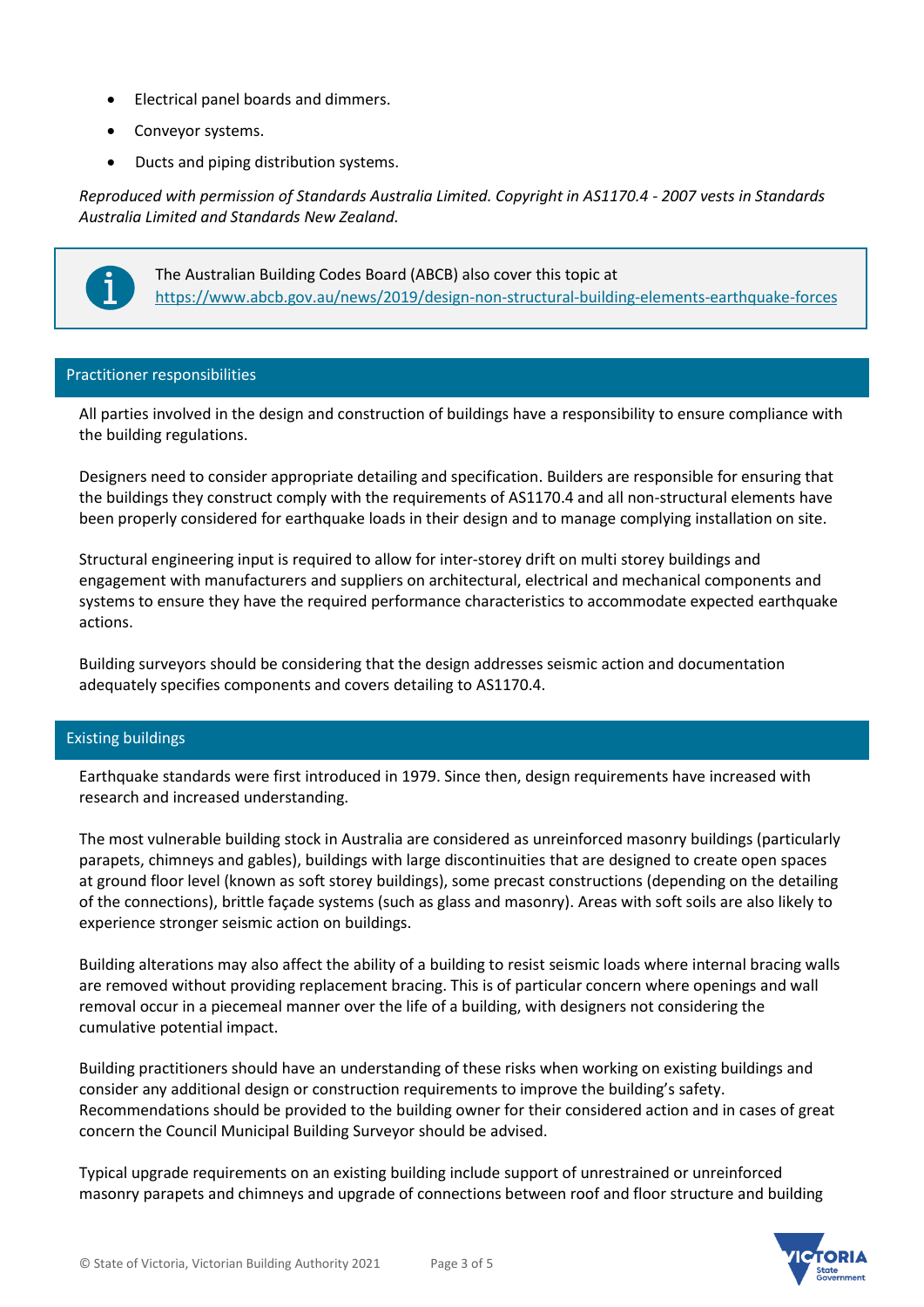bracing. Owners should consider review of existing masonry parapets, gable and chimneys by an endorsed building engineer for any strengthening requirements to mitigate the risk of failure in an earthquake.



Heritage Victoria has collated a number of useful resources for disaster preparedness more broadly. Although the resources are focused on heritage buildings the information applies equally to other existing buildings.

[https://www.heritage.vic.gov.au/about-us/our-programs-and-initiatives/disasters-and-heritage-](https://www.heritage.vic.gov.au/about-us/our-programs-and-initiatives/disasters-and-heritage-getting-prepared-and-recovery)

#### Following an earthquake

[getting-prepared-and-recovery](https://www.heritage.vic.gov.au/about-us/our-programs-and-initiatives/disasters-and-heritage-getting-prepared-and-recovery)

Post-earthquake, it is important that building owners review any signs of damage to their building. Where damage is severe and occupant safety is a concern, re-entry to a building should be avoided and the State Emergency Service should be contacted. Where damage is not severe but cracks or bowing of walls or ceilings are observed it is recommended that an appropriate endorsed building engineer is engaged to inspect and report on any remedial works. It is recommended that connections between the roof and wall framing and between structural members is inspected as they also may be affected.

For commercial buildings ESMs are critical to the ongoing fire safety of a building. Building owners or facility managers should consider out of cycle ESM maintenance inspections post-earthquake especially in high rise buildings and/or where there are complex ESMs. Maintaining the ESM will ensure that the building's important safety systems are working at the required operational level throughout the life of the building.



Further guidance on essential safety measures is available on the VBA website at <https://www.vba.vic.gov.au/consumers/guides/essential-safety-measures>

### **Related Documentation**

- Building Act 1993 (VIC)
- Building Regulations 2018 (VIC)
- National Construction Code 2019
- AS 1170.0 2002 Structural design actions General principles
- AS 1170.4 2007 Structural design actions Earthquake actions in Australia

#### **Contact Us**

If you have a technical enquiry, please email [technicalenquiry@vba.vic.gov.au](mailto:technicalenquiry@vba.vic.gov.au) or call 1300 815 127.

**Victorian Building Authority** Goods Shed North 733 Bourke Street Docklands VIC 3008

[www.vba.vic.gov.au](http://www.vba.vic.gov.au/)